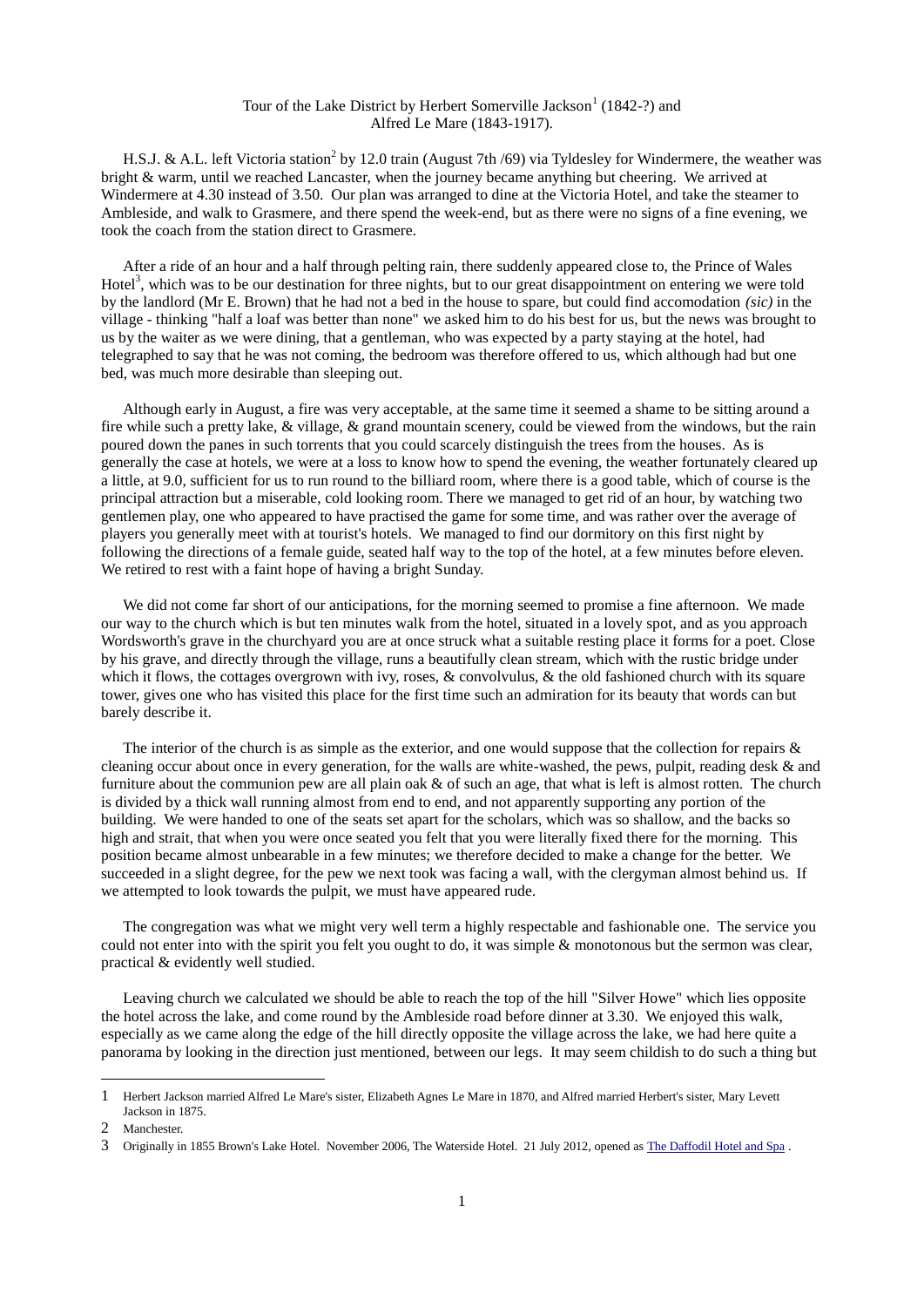this advice was given to one of us by a man of eighty years of age, & certainly it was worth being childish for once. We were by this time quite ready for the table d'hôte which this hotel is so famous for in the district. As is the custom, most if not all of those in private rooms appear at this time. We of course then had a knowledge of all who were staying at the hotel, we numbered 42. The table was set very tastefully, the display of flowers, which were entirely from their own grounds were very good.

Everything provided was also very good (when you got it). There was one great fault, which is inexcusable where there are ten waiters; we waited from 5 to 15 minutes between each course. One may not be surprised to find that we did not rise before 5.30.

In the evening, following the bent of our inclination, we had service on the lake (no choir and no organ).

While we were at tea a party of ladies and three gentlemen seemed to be quite upset. One of the ladies having lost a valuable eardrop. They had searched the road from the church to the hotel, but in vain. Before going to No 28 (a small room with a small bed in it for two) we arranged with Mr Brown to have a dog-cart for Monday.

We woke in the morning with the sun shining full into the room, but we thought it too good to last, and eventually found it so. After breakfast we had quarter of an hour to spare; and this we filled up by stroling round the grounds and just before the entrance AL saw something amongst the gravel which appeared to be jewellry, & it turned out to be the eardrop lost on the previous evening. This of course was received by the lady in a very gracious manner.

By this time our trap was waiting for us at the door  $(10.15)$ . We provided ourselves against a rainy day  $\&$  we had scarcely left Grasmere when found our mackintoshes very useful. Our first halting place was Rydal. We drove round to the cottage below the church where one of the fair sex is found who conducts you to the Falls, but the question arose, what is to be done with the horse? We waited patiently for someone to turn up who would hold it, but we had to resort to tying the reins to the railings of the cottage.

On our way through the park the rain came down in torrents, the only consolation we had was that the falls would look the finer for it. The only road is past the front of the house, which is now occupied by General le Fleming, it is a large, plain, square building of no pretention whatever. Thence through a pretty wooded part, when you unexpectedly stand directly opposite the lower falls. To have the prettiest view you must enter a sort of summer house, about two yards square, & look through a window (minus the glass) onto the falls through a rustic bridge. The higher falls are three quarters of a mile through the park, and when reached you find you are well paid for the trouble. From the summit to the basement there is a direct fall of fifty feet.

We made our way back as quick as possible, to get a peep across the park, to see if our horse & vehicle were still attached. We fancied he was three or four yards lower down than we left him, but were not so anxious as to miss visiting Wordworth's house. A woman at a cottage close to was glad to earn sixpence by unlocking the gate,  $\&$ giving us a volume of information (but no poetry). The house was unoccupied, consequently the white ? (*sic*) blinds were down.

The morning being rather dull we cannot give a practical description of the place. The plateau which is a lawn elevated some six feet in order to be level with the path, & about 30 feet in circumference, affords an extensive view of Windermere, & very possible Morecambe Bay on a clear day. It is situated opposite the front of the house. From the room which was his study the view will evidently be wider still. We hurried down the road & to our astonishment were told that the trap had almost been broken to pieces &c &c. The horse had been down three times and playing all manner of pranks, but most fortunately one of Brown's drivers was passing, and by his wonderful management had saved an endless number of mishaps. We had evidently tied the horse up too tight & he had got provoked, & broken the rein; this was a lesson for us for the future. The damages were charged in our bill 2/-.

Our route to Coniston lay through Ambleside & by Skelwith bridge. This was a lovely drive as the weather was bright, & continued so for the remainder of the day. We reached Coniston (Water Head Hotel) at 12.0, just leaving sufficient time to order dinner, & walk to the steamer Gondola, which was sailing the length of the lake at 12.30. The boat is very nicely fitted up, and affords a very pleasant opportunity of seeing the lake. We returned to the hotel at 3.0.

 This account was transcribed from a pencil manuscript in AL's notebook now held by Peter H. Le Mare; he added the footnotes.